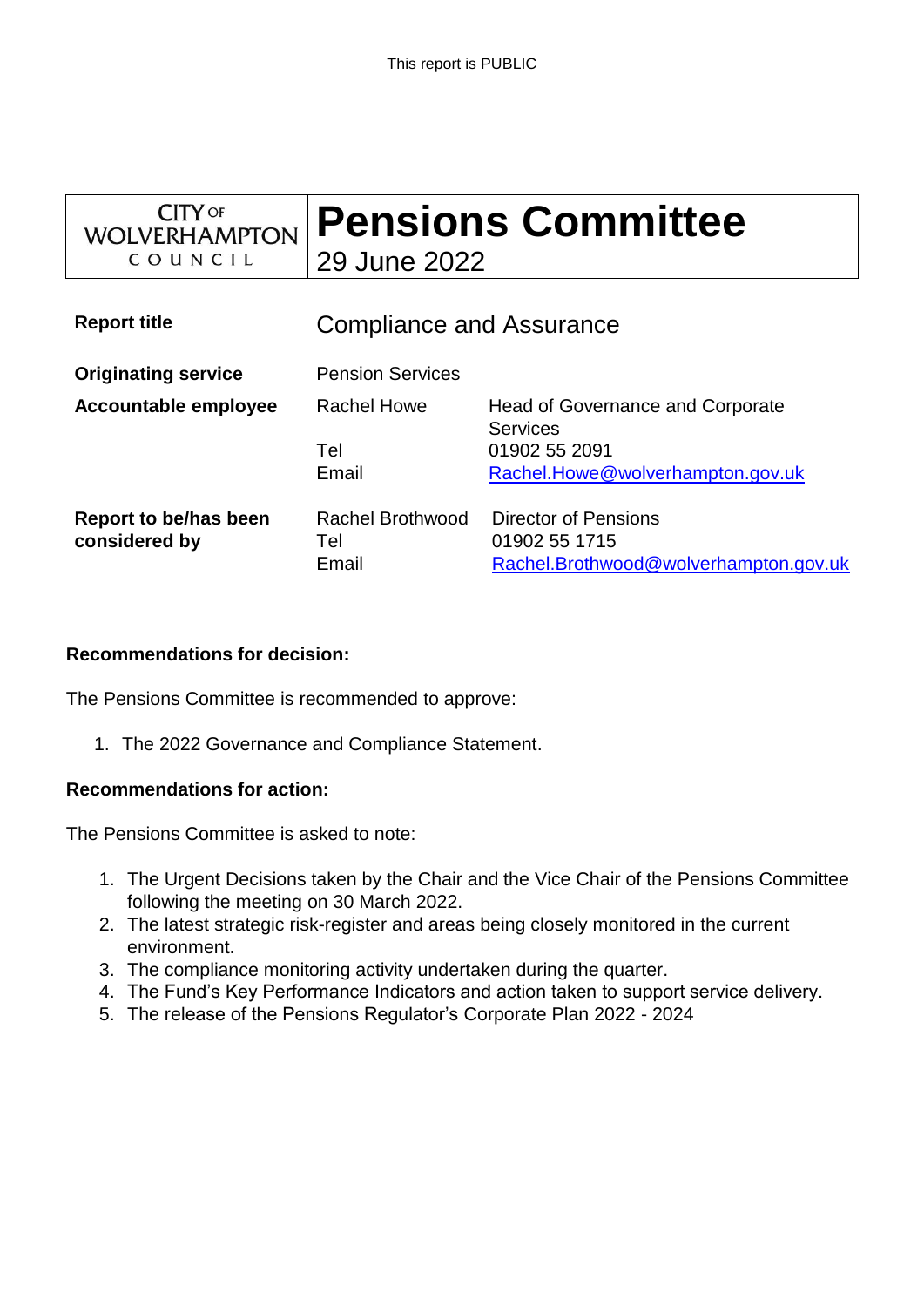### **1.0 Purpose**

1.1 To provide Committee with an update on the work of the Fund to deliver a well governed scheme.

## **2.0 Urgent Decisions**

- 2.1 As discussed at the inquorate meeting held on the 30 March 2022 the following papers were agreed by the Chair and the Vice Chair through the Committee's urgent decisions process.
	- Budget 2022/23 and Financial Plan to 2026/27
	- Corporate Plan 2022-2027
	- Treasury Management Policy
	- External Audit Plan for 2022
	- Quarterly Investment Report to 31 December 2022
	- Pensions Administration Report from 1 October to 31 December 2021
- 2.2 Links to these papers and the corresponding urgent decision notices have been provided under the schedule of background papers in this report.

#### **3.0 Governance and Compliance Statement**

- 3.1 In accordance with Local Government Pension Scheme (LGPS) Regulations the Fund is required to produce a Governance and Compliance statement confirming its approach to delegation for decision making.
- 3.2 At the time of writing, the Fund is awaiting publication of statutory guidance and regulation including the Pension Regulator's Code of Practice and the Department of Levelling Up Housing and Communities (DLUHC)'s response to the Scheme Advisory Board's recommendations following the Good Governance Review which are expected to outline additional content and requirements for the Governance Compliance Statement. The review undertaken at this time notes any amendments to working practices adopted throughout the year, with a full review expected to be completed following publication of the statutory guidance.
- 3.3 The 2022 Governance and Compliance Statement is included as Appendix A and has been updated with grammatical amendments and the change from the Ministry of Housing, Communities and Local Government (MHCLG) to DLUHC.

# **4.0 Key Performance Indicators**

4.1 Attached at Appendix B are the Fund's Key Performance Indicators (KPIs).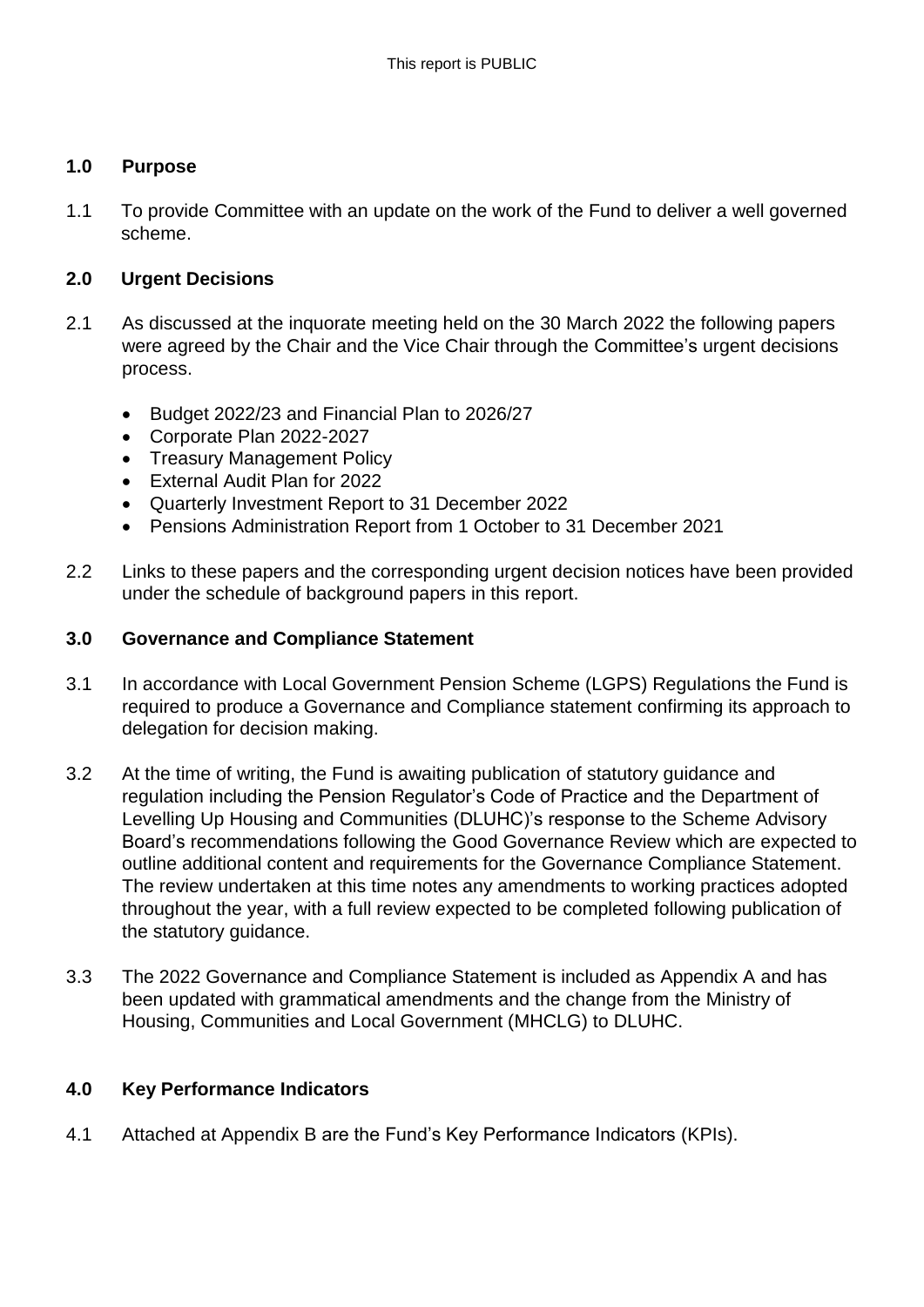- 4.2 These note the year-on-year performance of the Fund from April 21 to March 22, with comparative performance against key indicators in the prior year.
- 4.3 Where performance has reduced, this has been attributable to a combination of rising work volumes, staffing shortages and changes during the year. As has been reported to the committee throughout the year, these have been largely driven by external factors, the Fund has seen an increase in member activity including leavers, retirements, an increase in complaints and contact incoming to customer services linked to the statutory GMP reconciliation exercise and scheme change, with the team taking more time to support members with their benefits and retirement planning, alongside training new hires. Where performance has dropped, efforts have been made to reallocate resource and in-year improvement has been observed.
- 4.4 Throughout the year, the Fund's member services team have continued to support members with their pension queries adapting services to a hybrid model during periods of lockdown. This, together with the launch of the Fund's deferred retire online, has seen an increase of web portal registrations over the year by over 10,000 members.
- 4.5 As reported to Committee, the Fund's IDRP process has been delayed slightly this year due to the need to wait for supporting medical information (with the delay attributable to the pandemic), the majority of cases relating to ill health retirement disputes for which the employer holds the discretion to agree and must obtain and take a view based on Independent Medical Practitioner opinion.
- 4.6 Our Governing bodies continue to meet their requirements for knowledge and skills, the final reported training hours to be published in the Fund's Report and Accounts.
- 4.7 As noted in section 4 of this report the complexity of requests from third parties continues to increase, this is reflected in the compliance with statutory timeliness KPI.

# **5.0 Risk Management - Strategic Risk Register**

- 5.1 The Fund's Strategic Risk Register is attached at appendix C.
- 5.2 The Fund continues to operate within an ever-changing environment which places increased pull on the Fund's resource and service delivery. While noted as individual areas of concern, the risks included in the attached risk register are interconnected in their impacts across the Fund.
- 5.3 The last two years have seen the delayed issuance of regulation and statutory guidance which would dictate operational practices of the Fund (including governance and oversight). There is potential for this to be forthcoming over the Autumn/Winter which would put increased pull on the Fund's resources with the ongoing need to flex resource to support service delivery and the potential for ongoing reliance on interim support.
- 5.4 The Fund continues to see competition in the market for all roles across the organisation with key challenges in the more senior/technical roles. Work continues to develop our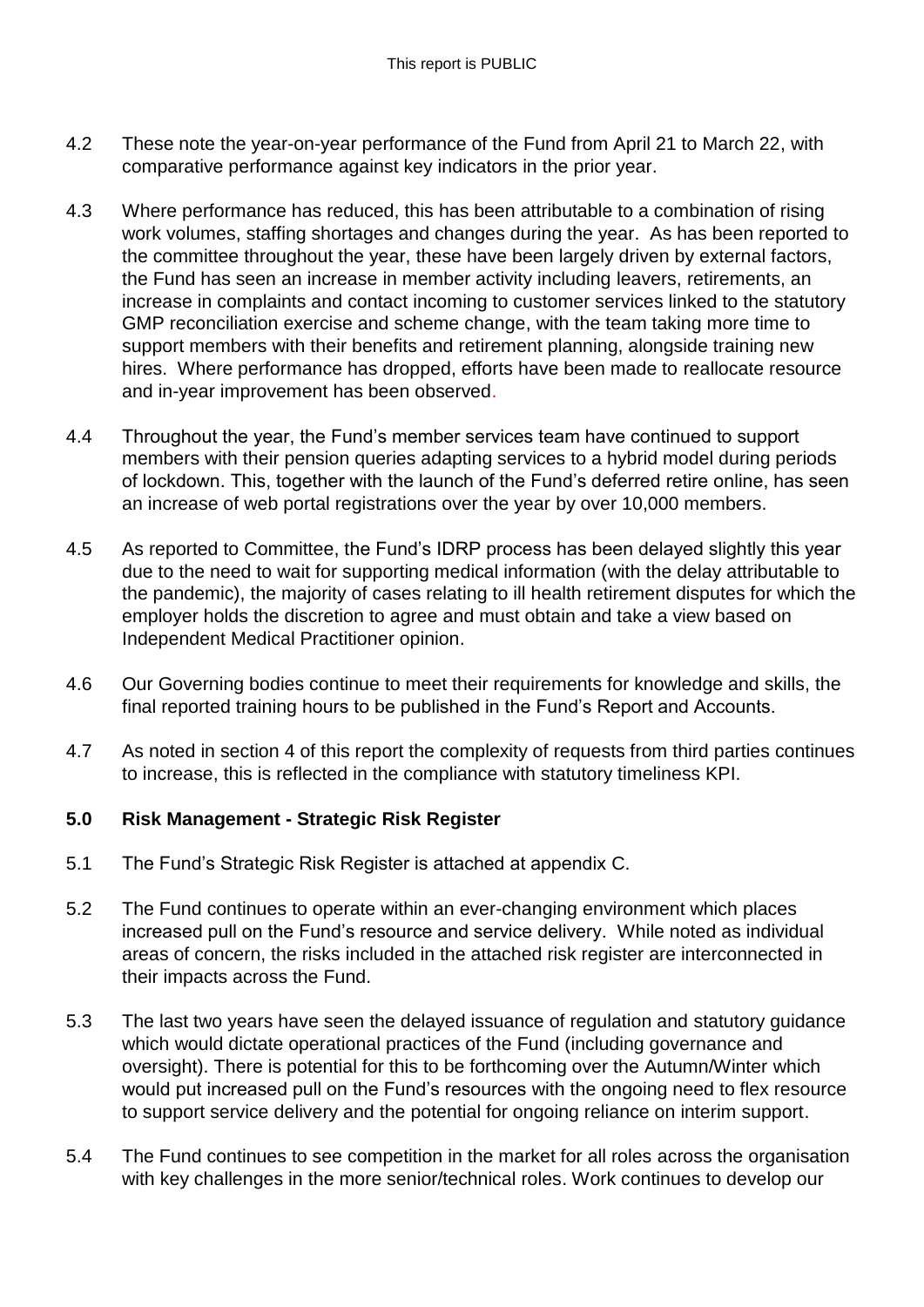people to support the succession of knowledge and skills as part of the wider priority on operational resilience.

- 5.5 Noting the delayed release of key statutory and best practice guidance over the last two years, the Fund is anticipating publication of a number of consultations and changes to LGPS regulations and guidance over the course of the next 3 – 6 months. This will add additional pull on resources as the Fund seeks to engage and respond to the change.
- 5.6 Changing financial and investment market conditions have the potential to affect Fund members and employers (with rising costs) and influence the outcomes of the triennial funding valuation and investment strategy reviews. We anticipate increasing customer contact and engagement, together with increasing budget pressures as all parties seek to manage increase pressures on their finances.

# **6.0 Compliance Monitoring**

#### 6.1 **Data Protection**

This quarter the Fund is reporting two data breaches, compared to the six reported during the previous quarter. Both breaches were minor and involved minimal amounts of low-risk data.

In total for 2021/22 the Fund has reported 18 data breaches, this compares to 25 reported during 2020/21, all breaches were reported to the Information Governance Team within the 72-hour deadline. The Governance Team continue to analyse breaches and identify actions to improve procedures and make recommendations to enhance controls. The root cause of breaches during 2021/22 has been human error with a small number of instances of information being indexed incorrectly within the Fund's administration system or information being sent to incorrect recipients, where errors occur feedback and if necessary additional training is provided to Managers and Fund employees by the Governance Team.

#### 6.2 **Freedom of Information (FOI) Requests**

The Fund have received six FOI requests, five were dealt with in accordance with the deadlines set by CWC, with one being granted an extension to allow the information being provided to be validated. As previously reported requests are administered by City of Wolverhampton Council (CWC) who are ultimately responsible for responding to requests, CWC set internal deadlines for response to ensure compliance with statutory timescales. All requests were responded to within statutory timescales.

During 2021/22 the Fund received 21 requests in total, this compares 28 received during 2020/21. As reported during the previous quarter the complexity of FOI requests received by the Fund continues to increase. Whilst the majority of requests relate to the Fund's investment holdings, information on the Fund's staffing and structure as well as information relating to cyber security has been requested during the year. The Governance Team continue to monitor requests received and liaise with the Information Governance Team at CWC to ensure that requests are responded to appropriately. The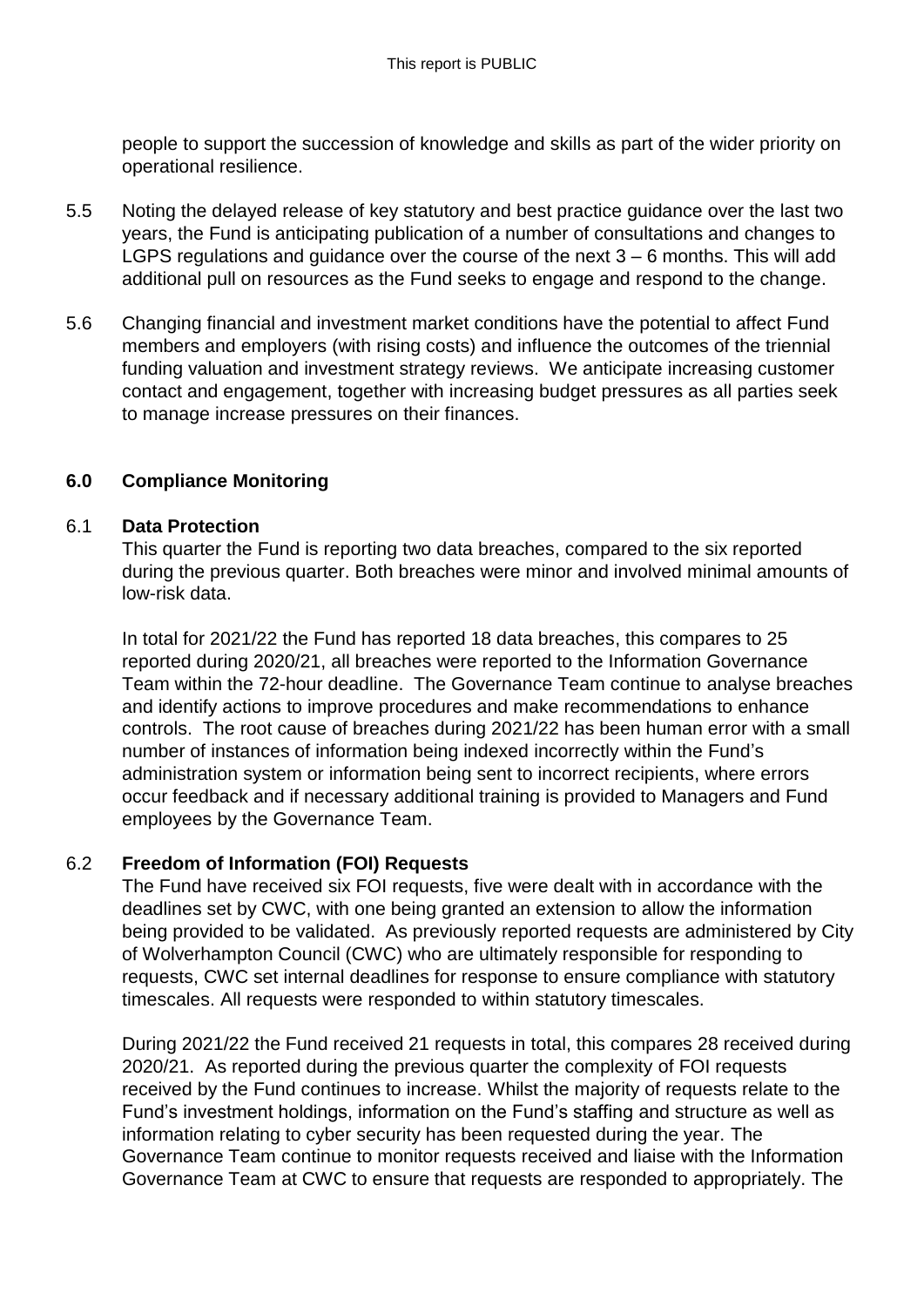Committee have received reports throughout the year on the Fund's work in these areas of interest.

# 6.3 **Subject Access Requests (SARs)**

This quarter the Fund has received five Subject Access Requests, a reduction from the eight received during the previous quarter. As reported previously, the majority of requests continue to be from third parties seeking information in connection with a member's decision to transfer out their pension to another provider. All requests were responded to within the deadlines set by CWC.

This year the Fund has received 24 SAR's in total (the same amount as during 2020/21), 21 of the requests received were from third parties. It is noted that the Local Government Association (LGA), recently issued guidance on how to deal with SAR's from thirdparties, analysis of the guidance in comparison with the Fund's procedures has identified robust processes are in place in line with relevant data protection legislation.

# **7.0 Governing Body Training**

- 7.1 Governing Body training events undertaken during the previous quarter included the following;
	- An update on the LGPS environment.
	- An update on the Fund's Climate Strategy.
	- A round up on regulatory change impacting the LGPS.
	- Introduction to the actuarial valuation 2022.
	- Case studies from the Fund's direct property and sustainable infrastructure portfolios.
	- Updates and media round-ups issued by the Governance Team.

Training hours continue to be recorded by the Governance Team and reported in the Fund's KPIs.

- 7.2 The Fund's annual induction training event for new and existing Governing Body members took place on 7 and 8 June and included sessions on Governing Body Roles and Responsibilities, hot topics in the LGPS, investment strategy and stewardship and an introduction to LGPS Central Limited.
- 7.3 The online learning library for Governing Body members continues to be updated and provides a variety of training materials (including those from recent events) and relevant information for Governing Body members.

# **8.0 The Pension Regulators Corporate Plan 2022 – 2024**

8.1 The Pensions Regulator (tPR) published its corporate plan in June 2022, outlining its five strategic priorities for its regulation of the pension industry over the next two years reflecting on the long-term trends in the pension landscape. The Pension Regulator took over responsibility for public sector schemes in 2014 and has since been working to develop understanding of public sector and LGPS regulatory landscape. The single code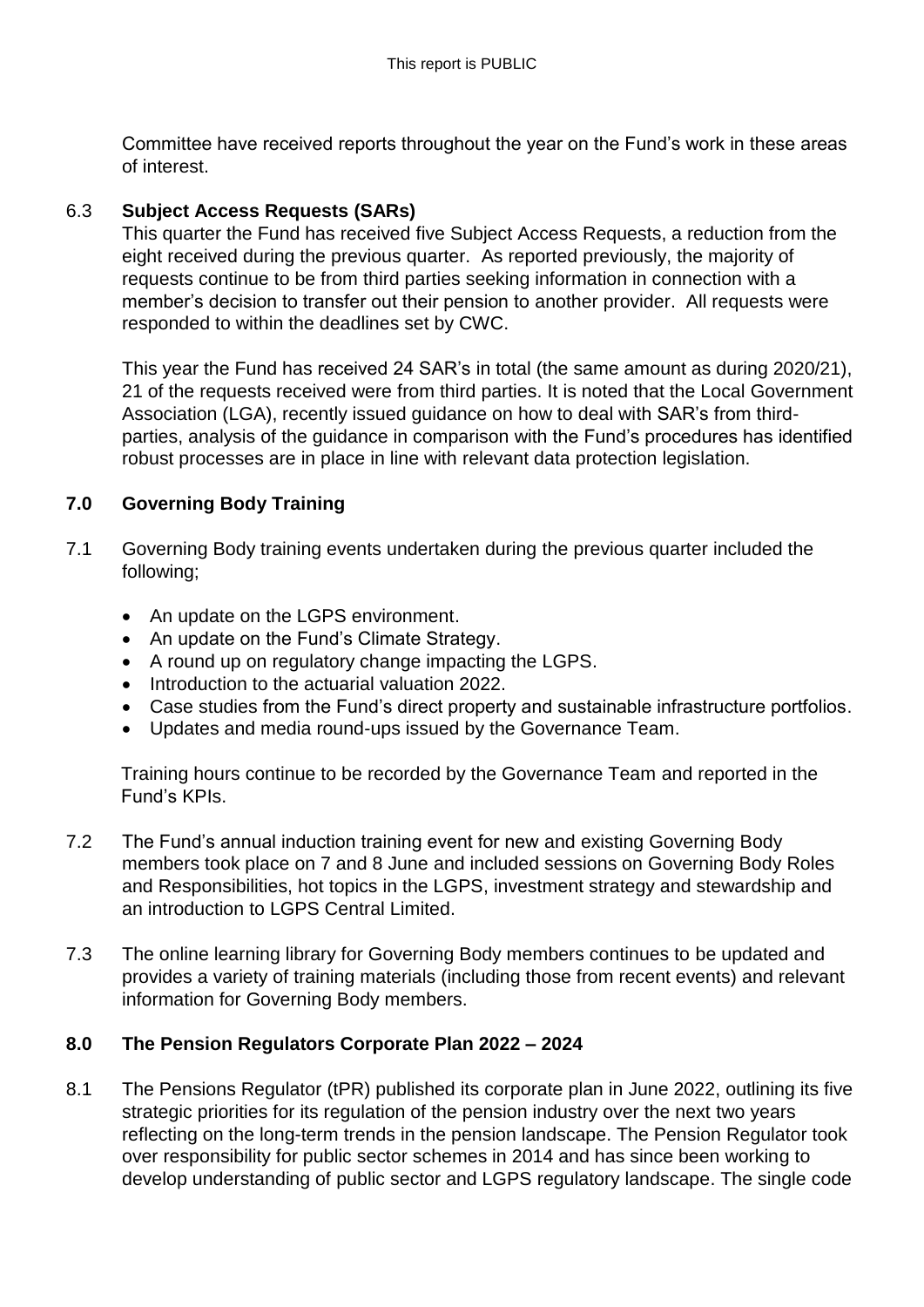of practice for good governance and administration is expected to be released in the autumn which will set out the standards of governance for all pension schemes (occupational defined benefit and defined contributions schemes, master trusts and the public service pension schemes).

- 8.2 The five key areas identified by tPR are reflective of the Fund's own priorities set out in its Corporate Plan 2022 – 2027 adopted by Committee at its March meeting and include
	- Security for pension savers, with the Fund signing up to tPR's pension scam pledge in 2020 introducing a range of measures to ensure the validity of transfer out schemes.
	- Value for money the Fund has made value add services a key delivery noting the work undertaken by the member services team in developing and enhancing member engagement activity.
	- Scrutiny of decision making ensuring fair and transparent process in the Fund's decision making, instilling confidence through assurance supported by compliance and risk management.
	- Embracing innovation the Fund has been at the forefront of enhancing self-service for member's launching its retire online provision and continuing to enhance the use of technology and automation of processes as it develops a new approach with the pension admin system transition.
	- Bold and Effective Regulation the Fund has participated in consultations which have shaped forthcoming regulatory guidance, including the new tPR code of Practice and is well positioned to be responsive in ensuring the ongoing good governance of the Fund.
- 8.3 We will continue to monitor the development of the plan and any guidance forthcoming to ensure the ongoing compliance with regulator expectations as we continue to build out our service development.

# **9.0 Financial implications**

- 9.1 Effective monitoring of the management arrangements, facilitated by timely disclosure of information, is required to ensure the Fund is well placed to ensure the delivery of its administration, funding and investment strategy. Poor management of the Fund's data, financial information and assets can result in additional costs and detract from investment returns.
- 9.2 Failure by the Fund to meet statutory requirements of effective governance and administration could result in fines imposed by tPR.

# **10.0 Legal implications**

10.1 Failure by the Fund to comply with legislation and/or statutory guidance can result in enforcement action and fines from both tPR and the Courts via judicial review.